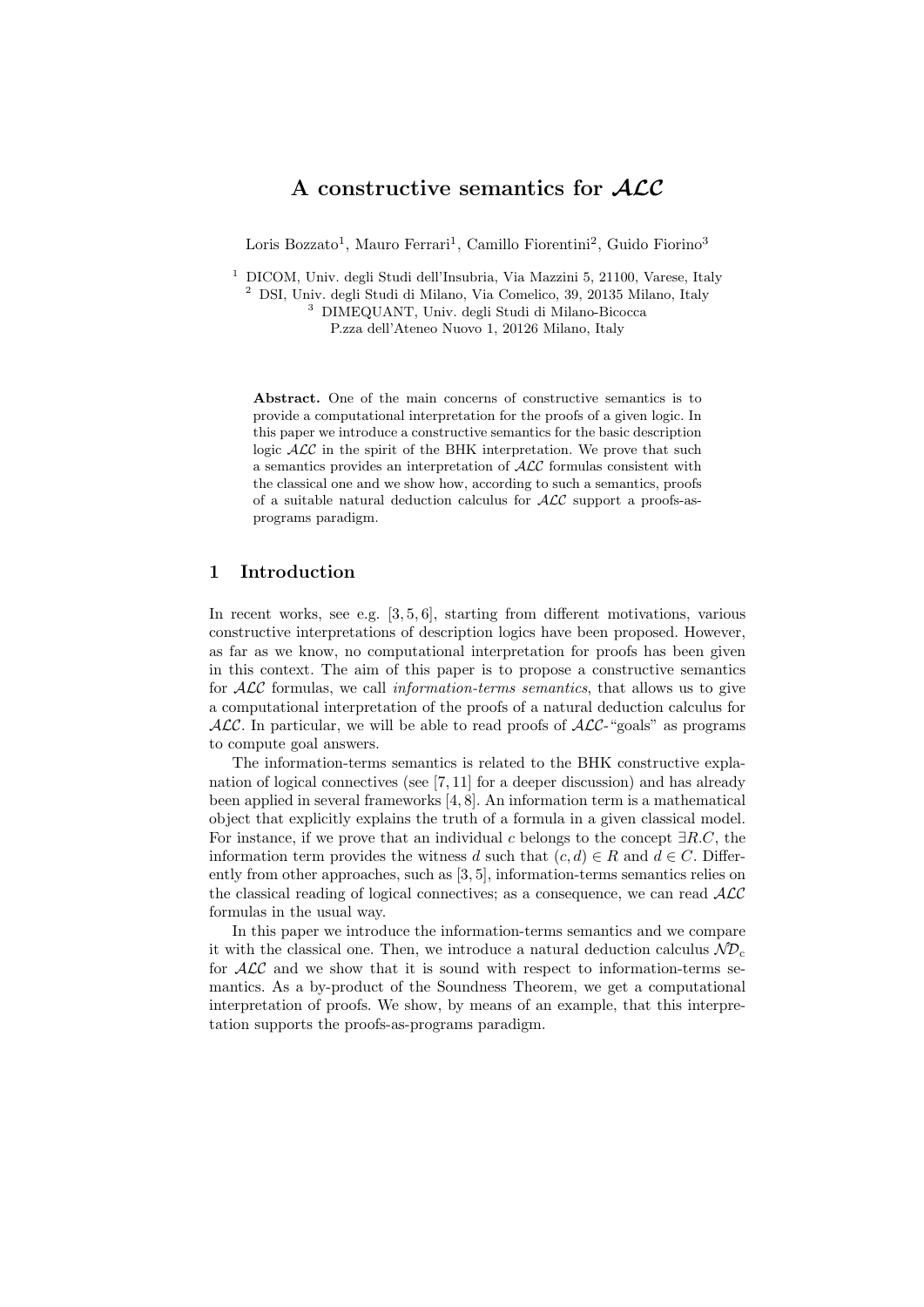### 2 *ACC* language and semantics

We begin introducing the language  $\mathcal L$  for  $\mathcal{ALC}$  [1, 10], based on the following denumerable sets: the set NR of *role names*, the set NC of *concept names*, the set  $NI$  of *individual names.* A *concept H* is a formula of the kind:

$$
H \ ::= \ C \ | \ \neg H \ | \ H \sqcap H \ | \ H \sqcup H \ | \ \exists R.H \ | \ \forall R.H
$$

where  $C \in \mathbb{NC}$  and  $R \in \mathbb{NR}$ . Let Var be a denumerable set of *individual vari*ables, our calculus works on *formulas*  $K$  of  $\mathcal L$  defined according to the following grammar:

$$
K \ ::= \bot \ | \ (s,t) : R \ | \ (s,t) : \neg R \ | \ t : H \ | \ \forall H
$$

where  $s, t \in \mathbb{N}$ I ∪ Var,  $R \in \mathbb{N}$ R and H is a concept. We remark that variables, that usually are not used in description logic formalization, are useful to put in evidence the "parameters" of natural deduction proofs. An *atomic formula* of  $\mathcal{L}$ is a formula of the kind  $\bot$ ,  $(s,t)$ : R,  $t$ : C, with C a concept name; a negated formula is a formula of the kind  $(s, t)$ :  $\neg R$  or  $t : \neg H$ . A formula is *closed* if it does not contain variables. We write  $\neg((s,t):R), \neg((s,t): \neg R), \neg(t:H)$  as abbreviations for  $(s, t) : \neg R$ ,  $(s, t) : R$ ,  $t : \neg H$  respectively;  $A \sqsubseteq B$  stands for  $\forall (\neg A \sqcup B).$ 

A model (interpretation) M for L is a pair  $(\mathcal{D}^{\mathcal{M}}, \mathcal{M})$ , where  $\mathcal{D}^{\mathcal{M}}$  is a nonempty set (the *domain* of M) and  $\mathcal{M}$  is a *valuation* map such that: for every  $c \in \mathbb{N}$ I,  $c^{\mathcal{M}} \in \mathcal{D}^{\mathcal{M}}$ ; for every  $C \in \mathbb{N}$ C,  $C^{\mathcal{M}} \subseteq \mathcal{D}^{\mathcal{M}}$ ; for every  $R \in \mathbb{N}$ R,  $R^{\mathcal{M}} \subseteq$  $\mathcal{D}^{\mathcal{M}} \times \mathcal{D}^{\mathcal{M}}$ . A non atomic concept H is interpreted by a subset  $H^{\mathcal{M}}$  of  $\mathcal{D}^{\mathcal{M}}$ .  $(A)^\mathcal{M} = \mathcal{D}^\mathcal{M} \setminus A^\mathcal{M}$   $(A \sqcap B)^\mathcal{M} = A^\mathcal{M} \cap B^\mathcal{M}$   $(A \sqcup B)^\mathcal{M} = A^\mathcal{M} \cup B^\mathcal{M}$ 

$$
(\exists R.A^{\mathcal{M}}) = \{ d \in \mathcal{D}^{\mathcal{M}} \mid \text{there is } d' \in \mathcal{D}^{\mathcal{M}} \text{ s.t. } (d, d') \in R^{\mathcal{M}} \text{ and } d' \in A^{\mathcal{M}} \}
$$

$$
(\forall R.A)^{\mathcal{M}} = \{ d \in \mathcal{D}^{\mathcal{M}} \mid \text{for all } d' \in \mathcal{D}^{\mathcal{M}}, (d, d') \in R^{\mathcal{M}} \text{ implies } d' \in A^{\mathcal{M}} \}
$$

An assignment on a model M is a map  $\theta$  : Var  $\rightarrow \mathcal{D}^{\mathcal{M}}$ . If  $t \in \mathbb{N}$  U Var,  $t^{\mathcal{M}, \theta}$ is the element of D denoting t in M w.r.t.  $\theta$ , namely:  $t^{\mathcal{M},\theta} = \theta(t)$  if  $t \in \mathbb{V}$ ar;  $t^{\mathcal{M},\theta}=t^{\mathcal{M}}$  if  $t\in \mathbb{N}$ . A formula K is valid in M w.r.t.  $\theta$ , and we write  $\mathcal{M}, \theta \models K$ , if  $K \neq \perp$  and one of the following conditions holds:

$$
\mathcal{M}, \theta \models (s, t) : R \text{ iff } (s^{\mathcal{M}, \theta}, t^{\mathcal{M}, \theta}) \in R^{\mathcal{M}} \qquad \mathcal{M}, \theta \models t : H \text{ iff } t^{\mathcal{M}, \theta} \in H^{\mathcal{M}}
$$

$$
\mathcal{M}, \theta \models (s, t) : \neg R \text{ iff } (s^{\mathcal{M}, \theta}, t^{\mathcal{M}, \theta}) \notin R^{\mathcal{M}} \qquad \mathcal{M}, \theta \models \forall H \text{ iff } H^{\mathcal{M}} = \mathcal{D}^{\mathcal{M}}
$$

We write  $\mathcal{M} \models K$  iff  $\mathcal{M}, \theta \models K$  for every assignment  $\theta$ . Note that  $\mathcal{M} \models \forall H$  iff  $\mathcal{M} \models x : H$ , with x any variable. If  $\Gamma$  is a set of formulas,  $\mathcal{M} \models \Gamma$  means that  $\mathcal{M} \models K$  for every  $K \in \Gamma$ . We say that K is a *logical consequence* of  $\Gamma$ , and we write  $\Gamma \models K$ , iff, for every M and every  $\theta$ ,  $\mathcal{M}, \theta \models \Gamma$  implies  $\mathcal{M}, \theta \models K$ .

Now, we introduce information terms, that will be the base structure of our constructive semantics. Let N be a finite subset of NI. By  $\mathcal{L}_{N}$  we denote the set of formulas K of  $\mathcal L$  such that all the individual names occurring in K belong to N. Given a closed formula K of  $\mathcal{L}_{N}$ , we define the set of information terms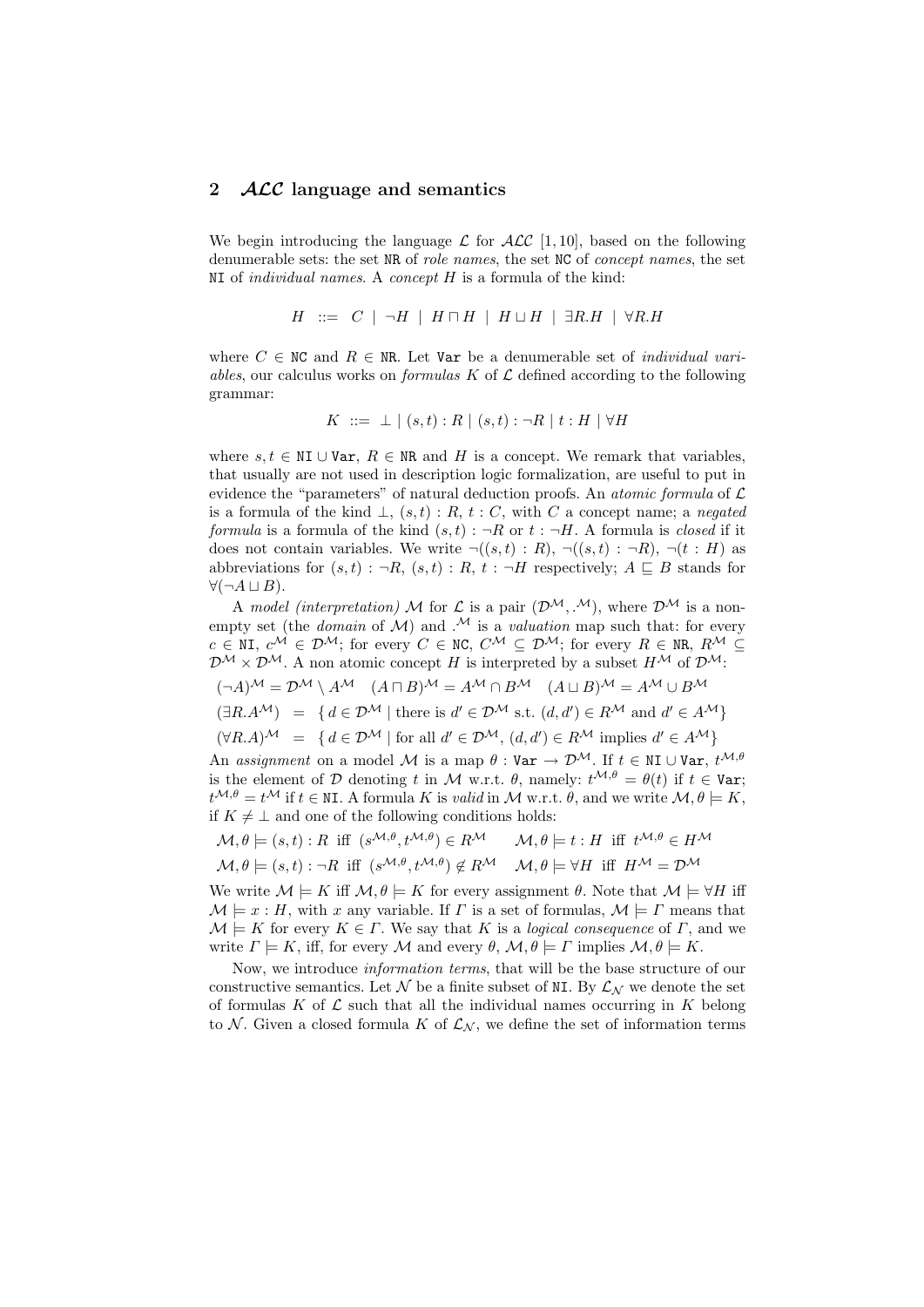$IT_{\mathcal{N}}(K)$  by induction on K as follows.

 $iota_{N}(K) = \{ \text{tt}\}\,$ , if K is an atomic or negated formula  $\text{IT}_{\mathcal{N}}(c : A \sqcap B) = \{ (\alpha, \beta) \mid \alpha \in \text{IT}_{\mathcal{N}}(c : A) \text{ and } \beta \in \text{IT}_{\mathcal{N}}(c : B) \}$  $i\text{Tr}_{\mathcal{N}}(c : A_1 \sqcup A_2) = \{ (k, \alpha) | k \in \{1, 2\} \text{ and } \alpha \in \text{Tr}_{\mathcal{N}}(c : A_k) \}$  $\text{IT}_{\mathcal{N}}(c : \exists R.A) = \{ (d, \alpha) | d \in \mathcal{N} \text{ and } \alpha \in \text{IT}_{\mathcal{N}}(d : A) \}$  $\text{if } \text{tr}_\mathcal{N}(c : \forall R.A) = \text{if } \text{tr}_\mathcal{N}(\forall A) = \{ \phi : \mathcal{N} \to \bigcup_{d \in \mathcal{N}} \text{if } \text{tr}_\mathcal{N}(d : A) \mid \phi(d) \in \text{if } \text{tr}_\mathcal{N}(d : A) \}$ 

Let M be a model for L, K a closed formula of  $\mathcal{L}_{\mathcal{N}}$  and  $\eta \in \text{IT}_{\mathcal{N}}(K)$ . We define the *realizability relation*  $M \triangleright \langle \eta \rangle K$  by induction on the structure of K.

- $M \triangleright \langle \text{tt} \rangle K$  iff  $M \models K$ , where K is an atomic or negated formula
- $M \triangleright \langle (\alpha, \beta) \rangle c : A \sqcap B$  iff  $M \triangleright \langle \alpha \rangle c : A$  and  $M \triangleright \langle \beta \rangle c : B$  $\mathcal{M} \triangleright \langle (k, \alpha) \rangle c : A_1 \sqcup A_2 \text{ iff } \mathcal{M} \triangleright \langle \alpha \rangle c : A_k$  $M \triangleright \langle (d, \alpha) \rangle c : \exists R.A \text{ iff } \mathcal{M} \models (c, d) : R \text{ and } \mathcal{M} \triangleright \langle \alpha \rangle d : A$  $M \triangleright \langle \phi \rangle c : \forall R.A \text{ iff } \mathcal{M} \models c : \forall R.A \text{ and, for every } d \in \mathcal{N},$  $\mathcal{M} \models (c, d) : R \text{ implies } \mathcal{M} \triangleright \langle \phi(d) \rangle d : A$  $\mathcal{M} \triangleright \langle \phi \rangle \, \forall A$  iff  $\mathcal{M} \models \forall A$  and, for every  $d \in \mathcal{N}, \mathcal{M} \triangleright \langle \phi(d) \rangle d : A$

If  $\Gamma$  is a set of closed formulas  $\{K_1, \ldots, K_n\}$  of  $\mathcal{L}_{\mathcal{N}}$ ,  $\text{IT}_{\mathcal{N}}(\Gamma)$  denotes the set of ntuples  $\overline{\eta} = (\eta_1, \ldots, \eta_n)$  such that, for every  $1 \leq j \leq n, \eta_j \in \text{IT}_\mathcal{N}(K_j)$ ;  $\mathcal{M} \triangleright \langle \overline{\eta} \rangle \Gamma$ iff, for every  $1 \leq j \leq n$ ,  $\mathcal{M} \triangleright \langle \eta_i \rangle K_i$ .

We remark that  $M \triangleright \langle \eta \rangle K$  implies  $M \models K$ , hence the constructive semantics is compatible with the usual classical one. The converse in general does not hold and stronger conditions are required:

**Proposition 1.** Let K be a closed formula of L and let M be a finite model for L. If  $\mathcal{M} \models K$ , there exists a finite subset N of NI and  $\eta \in \text{IT}_{\mathcal{N}}(K)$  such that  $\mathcal{M} \triangleright \langle \eta \rangle K.$ 

We point out that in our setting negation has a classical meaning, thus negated formulas are not constructively explained by an information term. However, how we will discuss in future works, information terms semantics can be extended to treat various kinds of constructive negation as those discussed in [6].

In the following example, we show how an information term provides all the information needed to "constructively" explain the meaning of a formula.

Example 1. Let us consider the knowledge base, inspired to the classical example of [2], consisting of the Tbox  $\mathcal T$ 

> $(Ax_1): \forall (\neg \texttt{FOOD} \sqcup \exists \texttt{goesWith.COLDR}) \equiv \texttt{FOOD} \sqsubset \exists \texttt{goesWith.COLDR}$  $(Ax_2): \forall (\neg \texttt{COLOR} \sqcup \exists \texttt{isColorOf}.\mathtt{WINE}) \equiv \texttt{COLOR} \sqsubseteq \exists \texttt{isColorOf}.\mathtt{WINE}$

and the Abox A

| barolo:WINE       | red:COLOR   | (red, barolo): isColorOf       |
|-------------------|-------------|--------------------------------|
| $chardomay:$ WINE | white:COLOR | (white, chardonnay): isColorOf |
| fish:FOOD         |             | $(fish, white)$ : goesWith     |
| meat:FOOD         |             | (meat, red): goesWith          |
|                   |             |                                |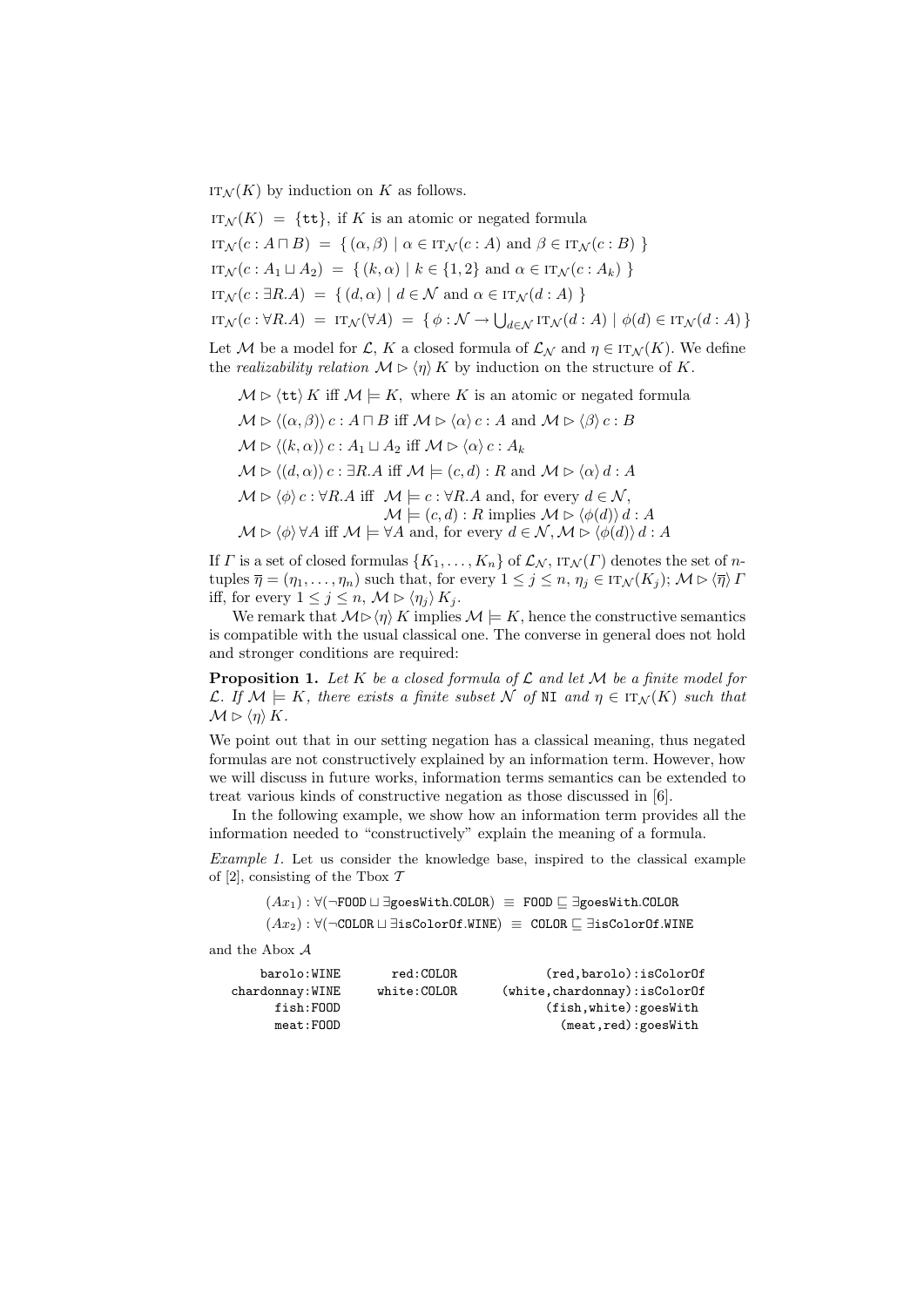Let WNI be the set of individual names occurring in A. An element of  $IT_{WNI}(Ax_1)$  is a function  $\phi$  mapping each  $c \in WNI$  to an element  $\delta \in IT_{WNI}(c : \neg F00D \sqcup \exists goesWith.C0L0R)$ , where either  $\delta = (1, \text{tt})$  (intuitively, c is not a food) or  $\delta = (2, (d, \text{tt}))$  (intuitively, d is a wine color which goes with food  $c$ ). For instance, let us consider the following  $\gamma_1 \in \text{ITWNT}(Ax_1)$ , where we enclose between square brackets the pairs  $(c, \phi(c))$ :

 $[$  (barolo, $(1,tt)$ ), (chardonnay, $(1,tt)$ ),  $(red,(1,tt))$ ,  $(white,(1,tt))$  $(fish,(2,(white,tt)))$ ,  $(meat,(2,(red,tt)))$ ]

Let  $\mathcal{M}_{W}$  be a model of  $A\cup T$ . One can easily check that  $\mathcal{M}_{W} \triangleright \langle \gamma_{1} \rangle Ax_{1}$ . Similarly, if  $\gamma_2 \in \text{ITWNT}(Ax_2)$  is the information term

```
[ (barolo,(1,tt)), (chardonnay,(1,tt)), (red,(2,(barolo,tt))),
  (\text{white},(2,(\text{chardomain},\text{tt}))), (\text{fish},(1,\text{tt})), (\text{meat},(1,\text{tt}))
```
then  $\mathcal{M}_{W} \triangleright \langle \gamma_2 \rangle Ax_2$  as well. We conclude  $\mathcal{M}_{W} \triangleright \langle (\gamma_1, \gamma_2) \rangle \mathcal{T}$ .

# 3 The natural calculus  $N\mathcal{D}_c$

In this section we introduce a calculus  $N\mathcal{D}_c$  for  $\mathcal{ALC}$  similar to the usual natural deduction calculi for classical and intuitionistic logic (see, e.g., [9]). The rules of  $N\mathcal{D}_c$  are given in Figure 1. We remark that we have introduction and elimination rules for all the logical constants; some rules (namely,  $\sqcup E$ ,  $\exists E$  and  $\forall I$ ) allow to discharge some of the assumptions (we put them between square brackets). The rules  $\exists E, \forall I$  and  $\forall_U I$  need a side condition on the rule parameter to guarantee correctness. We notice that the rule  $\bot E$  is intuitionistic, we will briefly discuss in the conclusions the relation with the calculus using the classical rule of reductio ad absurdum.

By  $\pi$  :  $\Gamma \vdash K$ , with  $\Gamma$  a set of formulas, we denote a proof of K with undischarged formulas  $\Gamma$ . We say that  $\pi : \Gamma \vdash K$  is over  $\mathcal{L}_{\mathcal{N}}$  if all the formulas occurring in the proof belong to  $\mathcal{L}_{N}$ .

First of all, one can easily check that  $N\mathcal{D}_c$  preserves the validity of formulas. Indeed, let  $\pi : \Gamma \vdash K$  be a proof of  $\mathcal{ND}_c$ ; then:

(P1). For every model M and assignment  $\theta$ ,  $\mathcal{M}, \theta \models \Gamma$  implies  $\mathcal{M}, \theta \models K$ .

As a consequence,  $\pi : \Gamma \vdash K$  implies  $\Gamma \models K$ . Let N be a finite subset of NI. An  $\mathcal{N}$ -substitution  $\sigma$  is a map  $\sigma : \mathbb{V}$  as  $\mathcal{N}$ . We extend  $\sigma$  to  $\mathcal{L}$  as usual: if  $c \in \mathbb{N}$ ,  $\sigma c = c$ ; for a formula K,  $\sigma K$  denotes the closed formula of  $\mathcal{L}_{\mathcal{N}}$  obtained by replacing every variable x occurring in K with  $\sigma(x)$ ; if T is a set of formulas,  $\sigma \Gamma$  is the set of  $\sigma K$  such that  $K \in \Gamma$ . If  $c \in N I$ ,  $\sigma[c/p]$  is the N-substitution  $\sigma'$ such that  $\sigma'(p) = c$  and  $\sigma'(x) = \sigma(x)$  for  $x \neq p$ .

We associate with every proof  $\pi : \Gamma \vdash K$  of  $\mathcal{ND}_{c}$  over  $\mathcal{L}_{\mathcal{N}}$  and every  $\mathcal{N}$ substitution  $\sigma$  a function

$$
\varPhi^\pi_{\sigma,\mathcal{N}}:\operatorname{IT}_{\mathcal{N}}(\sigma\varGamma)\rightarrow\operatorname{IT}_{\mathcal{N}}(\sigma K)
$$

that will provide the computational interpretation of  $\pi$ . To this aim  $\Phi_{\sigma,\mathcal{N}}^{\pi}$  will be defined, by induction on the depth of  $\pi$ , in order to fulfill the following property: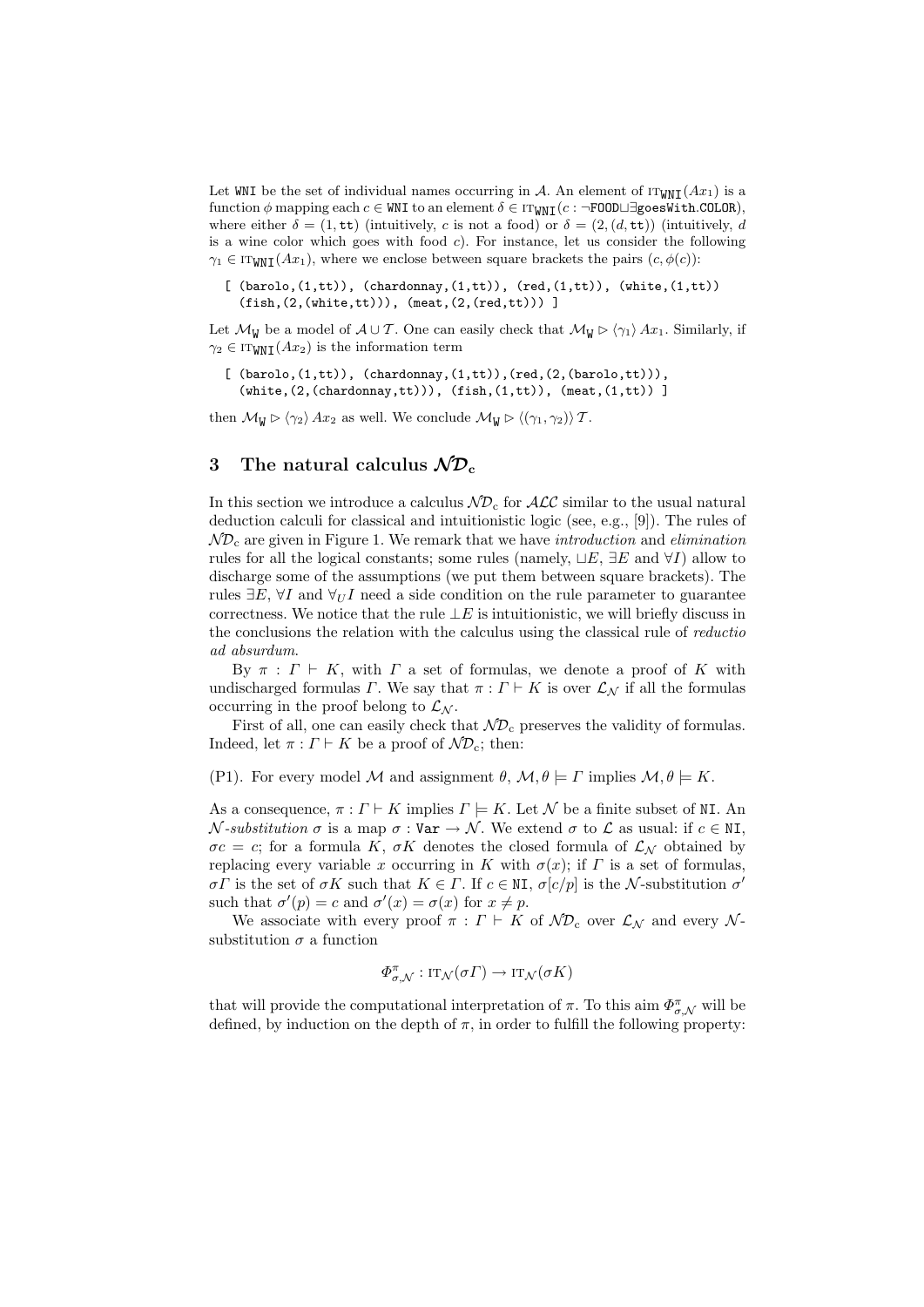

Fig. 1. The rules of the calculus  $N\mathcal{D}_c$ 

(P2). For every model  $\mathcal M$  and  $\overline{\gamma} \in \text{IT}_{\mathcal N}(\sigma \Gamma), \mathcal M \rhd \langle \overline{\gamma} \rangle \sigma \Gamma$  implies  $\mathcal M \rhd \langle \Phi_{\sigma,\mathcal N}^{\pi}(\overline{\gamma}) \rangle \sigma K$ .

If  $\pi$  only consists of the introduction of an assumption K, then  $\Phi_{\sigma,\mathcal{N}}^{\pi}$  is the identity function on  $IT_N(\sigma K)$ . Otherwise,  $\pi$  is obtained by applying a rule r of Figure 1 to some subproofs:

- (1)  $r = \pm I$ . Then,  $\Phi_{\sigma,\mathcal{N}}^{\pi}(\overline{\gamma}_1,\overline{\gamma}_2) = \mathtt{tt}$ .
- (2)  $r = \pm E$ . Then,  $\Phi^{\pi}_{\sigma,\mathcal{N}} : \text{IT}_{\mathcal{N}}(\sigma \Gamma) \to \text{IT}_{\mathcal{N}}(\sigma K)$  and  $\Phi^{\pi}_{\sigma,\mathcal{N}}(\overline{\gamma}) = \eta^{+}$ , where  $\eta^{+}$ is any element of  $IT_{\mathcal{N}}(K)$  (for the definiteness of  $\Phi_{\sigma,\mathcal{N}}^{\pi}$ , one has to assume that, for every  $K \in \mathcal{L}_{\mathcal{N}}$ , an element  $\eta^+ \in \text{IT}_{\mathcal{N}}(K)$  is defined).
- (3)  $r = \Box I$ . Then,  $\Phi_{\sigma,\mathcal{N}}^{\pi} : \text{IT}_{\mathcal{N}}(\sigma \Gamma_1) \times \text{IT}_{\mathcal{N}}(\sigma \Gamma_2) \to \text{IT}_{\mathcal{N}}(\sigma t : A \sqcap B)$  and

$$
\varPhi_{\sigma, \mathcal{N}}^{\pi}(\overline{\gamma}_1, \overline{\gamma}_2) = (\varPhi_{\sigma, \mathcal{N}}^{\pi_1}(\overline{\gamma}_1), \varPhi_{\sigma, \mathcal{N}}^{\pi_2}(\overline{\gamma}_2))
$$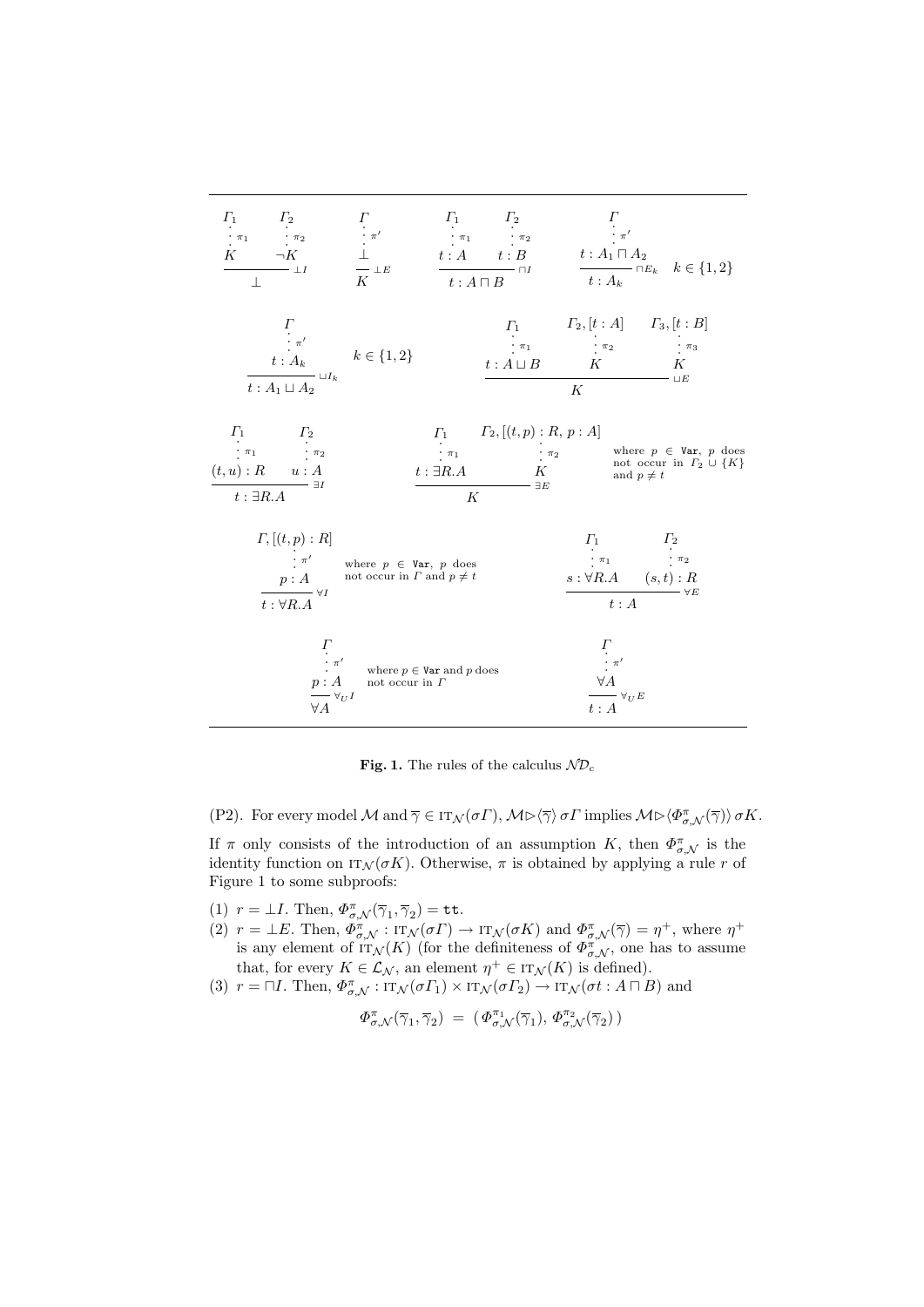(4) 
$$
r = \Box E_k
$$
  $(k \in \{1, 2\})$ . Then,  $\Phi_{\sigma, \mathcal{N}}^{\pi} : \mathrm{IT}_{\mathcal{N}}(\sigma \Gamma) \to \mathrm{IT}_{\mathcal{N}}(\sigma t : A_k)$  and

$$
\Phi^{\pi}_{\sigma, \mathcal{N}}(\overline{\gamma}) \; = \; Pro_k(\, \Phi^{\pi'}_{\sigma, \mathcal{N}}(\overline{\gamma}) \, )
$$

where  $Pro_k$  is the k-projection function.

(5)  $r = \sqcup I_k$   $(k \in \{1, 2\})$ . Then,  $\Phi_{\sigma, \mathcal{N}}^{\pi} : \text{IT}_{\mathcal{N}}(\sigma \Gamma) \to \text{IT}_{\mathcal{N}}(\sigma t : A_1 \sqcup A_2)$  and

$$
\varPhi^{\pi}_{\sigma, \mathcal{N}}(\overline{\gamma}) \; = \; ( \, k, \, \varPhi^{\pi'}_{\sigma, \mathcal{N}}(\overline{\gamma}) \, )
$$

(6)  $r = \Box E$ . Then,  $\Phi_{\sigma,\mathcal{N}}^{\pi} : \text{IT}_{\mathcal{N}}(\sigma \Gamma_1) \times \text{IT}_{\mathcal{N}}(\sigma \Gamma_2) \times \text{IT}_{\mathcal{N}}(\sigma \Gamma_3) \to \text{IT}_{\mathcal{N}}(\sigma K)$  and

$$
\Phi_{\sigma,\mathcal{N}}^{\pi}(\overline{\gamma}_1,\overline{\gamma}_2,\overline{\gamma}_3) = \begin{cases}\n\Phi_{\sigma,\mathcal{N}}^{\pi_2}(\overline{\gamma}_2,\,\alpha) & \text{if } \Phi_{\sigma,\mathcal{N}}^{\pi_1}(\overline{\gamma}_1) = (1,\alpha) \\
\Phi_{\sigma,\mathcal{N}}^{\pi_3}(\overline{\gamma}_3,\,\beta) & \text{if } \Phi_{\sigma,\mathcal{N}}^{\pi_1}(\overline{\gamma}_1) = (2,\beta)\n\end{cases}
$$

(7)  $r = \exists I$ . Then,  $\Phi_{\sigma,\mathcal{N}}^{\pi} : \text{IT}_{\mathcal{N}}(\sigma \Gamma_1) \times \text{IT}_{\mathcal{N}}(\sigma \Gamma_2) \to \text{IT}_{\mathcal{N}}(\sigma t : \exists R.A)$  and

$$
\varPhi^\pi_{\sigma, \mathcal{N}}(\overline{\gamma}_1, \overline{\gamma}_2) \; = \; (\, \sigma u, \, \varPhi^{\pi_2}_{\sigma, \mathcal{N}}(\overline{\gamma}_2) \, )
$$

(8)  $r = \exists E$ . Then,  $\Phi_{\sigma,\mathcal{N}}^{\pi} : \text{IT}_{\mathcal{N}}(\sigma \Gamma_1) \times \text{IT}_{\mathcal{N}}(\sigma \Gamma_2) \to \text{IT}_{\mathcal{N}}(\sigma K)$  and  $\varPhi_{\sigma, \mathcal{N}}^{\pi}(\overline{\gamma}_1, \overline{\gamma}_2) \; = \; \varPhi_{\sigma[c/p], \mathcal{N}}^{\pi_2}(\overline{\gamma}_2, \, \texttt{tt}, \, \alpha)$ 

where 
$$
(c, \alpha) = \Phi_{\sigma, \mathcal{N}}^{\pi_1}(\overline{\gamma}_1)^1
$$
.  
(9)  $r = \forall I$ . Then,  $\Phi_{\sigma, \mathcal{N}}^{\pi_1} : \text{IT}_{\mathcal{N}}(\sigma I) \to \text{IT}_{\mathcal{N}}(\sigma t : \forall R.A)$  and<sup>2</sup>

 $\left[\Phi^{\pi}_{\sigma,\mathcal{N}}(\overline{\gamma})\right](c) = \Phi^{\pi'}_{\sigma[c/p],\mathcal{N}}(\overline{\gamma},\,\texttt{tt})$  for every  $c \in \mathcal{N}$ 

(10)  $r = \forall E$ . Then,  $\Phi_{\sigma,\mathcal{N}}^{\pi} : \text{IT}_{\mathcal{N}}(\sigma \Gamma_1) \times \text{IT}_{\mathcal{N}}(\sigma \Gamma_2) \to \text{IT}_{\mathcal{N}}(\sigma t : A)$  and

$$
\varPhi^\pi_{\sigma, \mathcal{N}}(\overline{\gamma}_1, \overline{\gamma}_2) = \left[ \varPhi^{\pi_1}_{\sigma, \mathcal{N}}(\overline{\gamma}_1) \right] (\sigma t)
$$

(11)  $r = \forall_U I$ . Analogous to the case  $r = \forall I$ . (12)  $r = \forall_U E$ . Analogous to the case  $r = \forall E$ .

One can easily check that  $\Phi_{\sigma,\mathcal{N}}^{\pi}$  is a well-defined function and that (P2) holds. Let  $\Phi_{\mathcal{N}}^{\pi} = \Phi_{\sigma,\mathcal{N}}^{\pi}$ , where  $\sigma$  is any  $\mathcal{N}$ -substitution. By (P1) and (P2), we get:

**Theorem 1 (Soundness).** Let N be a finite subset of NI and let  $\pi : \Gamma \vdash K$  be a proof of  $\mathcal{ND}_{c}$  over  $\mathcal{L}_{\mathcal{N}}$  such that the formulas in  $\Gamma \cup \{K\}$  are closed. Then:

- (i)  $\Gamma \models K$ .
- (ii) For every model M and  $\overline{\gamma} \in \text{IT}_{\mathcal{N}}(\Gamma)$ ,  $\mathcal{M} \triangleright \langle \overline{\gamma} \rangle \Gamma$  implies  $\mathcal{M} \triangleright \langle \Phi_{\mathcal{N}}^{\pi}(\overline{\gamma}) \rangle K$ .

To conclude this section we give an example of the information one can extract from a proof using Theorem 1.

<sup>&</sup>lt;sup>1</sup> We remark that, by the side condition on p,  $(\sigma[c/p])\Gamma_2 = \sigma \Gamma_2$  and  $(\sigma[c/p])K = \sigma K$ .

<sup>&</sup>lt;sup>2</sup> By the side condition on p,  $(\sigma[c/p]) = \sigma \Gamma$  and  $(\sigma[c/p])t : \forall R.A = \sigma t : \forall R.A$ .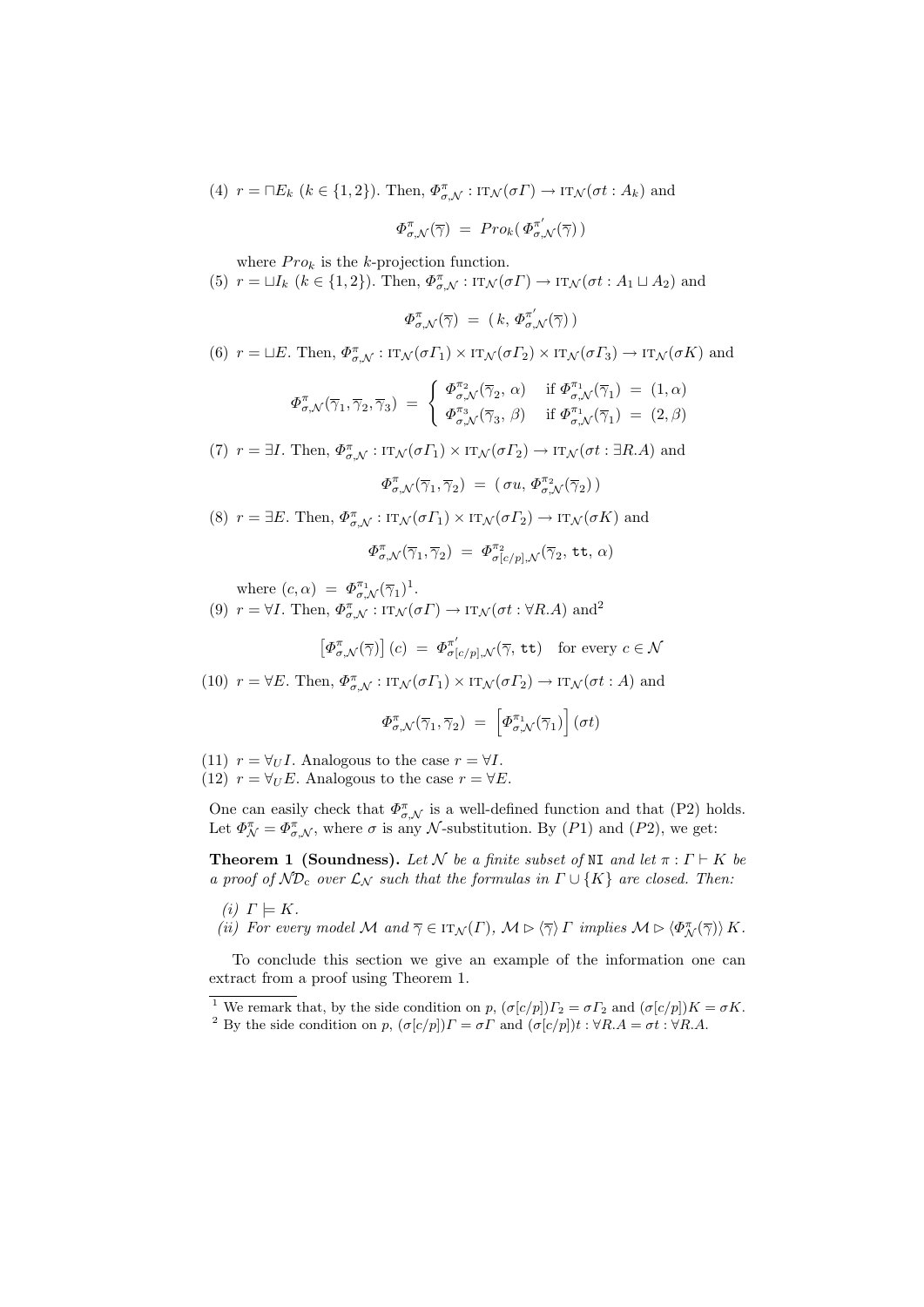Example 2. Let us consider the knowledge base of Example 1. We can build a proof

$$
\pi: \mathcal{T} \;\vdash\; \forall (\neg \mathtt{FOOD} \sqcup \exists \mathtt{goesWith}.(\mathtt{COLOR} \sqcap \exists \mathtt{isColorOf}.\mathtt{WINE}))
$$

in  $N\mathcal{D}_c$ , namely a proof of FOOD  $\Box$  ∃goesWith.(COLOR  $\Box$  ∃isColorOf.WINE) from T. The proof  $\pi$  is

|                                                                                                                                     |                                                                                                                                             |                            | $Ax_2$ $[y : \exists$ goesWith.COLOR                 |    |  |  |  |
|-------------------------------------------------------------------------------------------------------------------------------------|---------------------------------------------------------------------------------------------------------------------------------------------|----------------------------|------------------------------------------------------|----|--|--|--|
| $Ax_1$                                                                                                                              |                                                                                                                                             | $[y : \neg \texttt{FOOD}]$ | $\cdot \pi_1$                                        |    |  |  |  |
| $y : \neg$ FOOD $\sqcup \exists$ goesWith.COLOR                                                                                     | $\forall_{\text{U}} E$                                                                                                                      | $\perp$ $\perp$<br>K       | K                                                    | ПE |  |  |  |
| $K \equiv y : \neg \texttt{FOOD} \sqcup \exists \texttt{goesWith}.(\texttt{COLOR} \sqcap \exists \texttt{isColorOf}.\mathtt{WINE})$ |                                                                                                                                             |                            |                                                      |    |  |  |  |
|                                                                                                                                     | $A^{11}$<br>$\forall(\neg \texttt{FOOD} \sqcup \exists \texttt{goesWith}.(\texttt{COLOR} \sqcap \exists \texttt{isColorOf}.\mathtt{WINE}))$ |                            |                                                      |    |  |  |  |
| where $\pi_1$ is the proof                                                                                                          |                                                                                                                                             |                            |                                                      |    |  |  |  |
|                                                                                                                                     |                                                                                                                                             |                            | $Ax_2$ [ $z$ : COLOR]                                |    |  |  |  |
|                                                                                                                                     |                                                                                                                                             |                            | $\cdot \pi_2$                                        |    |  |  |  |
|                                                                                                                                     | $[(y,z):$ goesWith                                                                                                                          |                            | $z: {\tt COLOR} \sqcap \exists {\tt isColorOf.WINE}$ |    |  |  |  |
| $y: \exists$ goesWith.COLOR                                                                                                         | $\exists I$<br>$y: \exists$ goesWith.(COLOR $\sqcap \exists$ isColorOf.WINE)                                                                |                            |                                                      |    |  |  |  |
| EЕ<br>$y: \exists$ goesWith.(COLOR $\sqcap \exists$ isColorOf.WINE)                                                                 |                                                                                                                                             |                            |                                                      |    |  |  |  |
|                                                                                                                                     |                                                                                                                                             |                            | Ш                                                    |    |  |  |  |

$$
y:\neg \texttt{FOOD} \sqcup \exists \texttt{goesWith}.(\texttt{COLOR} \sqcap \exists \texttt{isColorOf}.\mathtt{WINE})
$$

and  $\pi_2$  is the proof

|                                                                                                                                                                                                                                                                                                                                                                                      | $z:$ COLOR $[z: \neg$ COLOR |                                                             |
|--------------------------------------------------------------------------------------------------------------------------------------------------------------------------------------------------------------------------------------------------------------------------------------------------------------------------------------------------------------------------------------|-----------------------------|-------------------------------------------------------------|
| $Ax_2$                                                                                                                                                                                                                                                                                                                                                                               |                             | $z:$ COLOR $[z: \exists is \texttt{ColorOf}.\mathtt{WINE}]$ |
| $\forall$ t t $\to$<br>$z: \neg \text{COLOR} \sqcup \exists \text{isColorOf}.\text{Wine}$                                                                                                                                                                                                                                                                                            | $-1E$                       |                                                             |
| $\overline{I}$ $\overline{I}$ $\overline{I}$ $\overline{I}$ $\overline{I}$ $\overline{I}$ $\overline{I}$ $\overline{I}$ $\overline{I}$ $\overline{I}$ $\overline{I}$ $\overline{I}$ $\overline{I}$ $\overline{I}$ $\overline{I}$ $\overline{I}$ $\overline{I}$ $\overline{I}$ $\overline{I}$ $\overline{I}$ $\overline{I}$ $\overline{I}$ $\overline{I}$ $\overline{I}$ $\overline{$ |                             | -IE                                                         |

 $H \equiv z : \mathtt{COLOR} \sqcap \exists \mathtt{isColorOf}.\mathtt{WINE}$ 

Note that individual names do not occur in  $\pi$ . Let  $\mathcal{M}_{W}$ ,  $\gamma_1$  and  $\gamma_2$  be defined as in Example 1. Since  $\mathcal{M}_{W} \triangleright \langle (\gamma_1, \gamma_2) \rangle \mathcal{T}$ , by Theorem 1 we get that  $\Phi_{WNI}^{\pi}(\gamma_1, \gamma_2)$  is a function  $\psi$  such that, for every  $c \in WNI$ :

 $\mathcal{M}_W \triangleright \langle \psi(c) \rangle c : \neg \texttt{FOOD} \sqcup \exists \texttt{goesWith}.(\texttt{COLOR} \sqcap \exists \texttt{isColorOf}.\mathtt{WINE})$ 

If  $\psi(c) = (1, \text{tt})$ , then  $c^{\mathcal{M}} \Psi \notin \text{FOD}^{\mathcal{M}} \Psi$  (c is not a food). Otherwise,  $\psi(c)$  has the form  $(2, (d, (\texttt{tt}, (e, \texttt{tt}))))$ , meaning that  $(c^{\mathcal{M}} W, d^{\mathcal{M}} W) \in \texttt{goesWith}^{\mathcal{M}} W$  (food c goes with color d) and  $(d^{\mathcal{M}}W, e^{\mathcal{M}}W) \in \mathbf{isColorOf}^{\mathcal{M}}W$  (wine e has color d), hence we have found a wine e to pair with c. In our example we get

> $\psi$ (meat) = (2, (red, (tt, (barolo, tt))))  $\psi$ (fish) = (2, (white, (tt, (chardonnay, tt))))

and  $\psi(c) = (1, \text{tt})$  for all the other  $c \in \text{WNI}$ .

Note that, since in our setting negation has not a constructive meaning, the choice of axioms is crucial to extract information. As an example, if we replace  $Ax_1$  with the classically equivalent formula  $\forall (\neg(\texttt{FOOD} \sqcap \exists \texttt{goesWith.COLDR})),$  we cannot build a proof of the formula ∀(¬FOOD  $\sqcup \exists$ goesWith.(COLOR  $\sqcap \exists$ isColorOf.WINE)).

To conclude this section we remark that, along the lines of the previous example, Theorem 1 allows us to interpret a proof of a "goal" as a program to solve it. We defer to a future work a deeper discussion on the notion of "solvable goal".